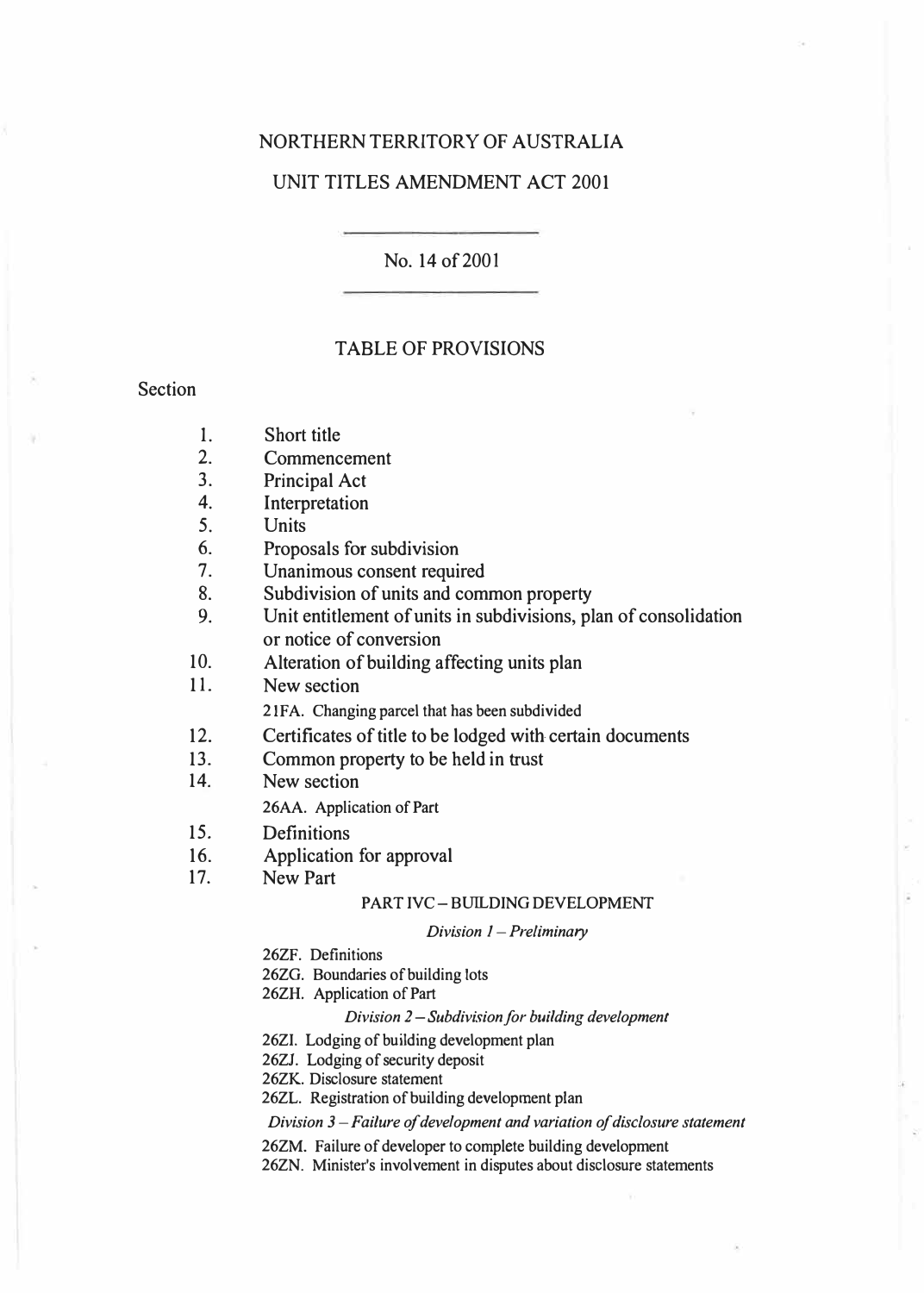### 2620. Damage for failure etc. of developer

### Division  $4$ -Effect of registration of building development plan

- 26ZP. Subdivision of parcel by registration
- 262Q. Title to building lots and common properry
- 262R. Common property to be held in trust
- 2625. Easements created by this Act
- 262T. No alteration of schedule of unit entitlement

### $Division 5 - Miscellaneous$

- 262U. Conversion of units into building lots
- 26ZV. Further subdivision
- 262W. Restrictive covenants
- 26ZX. Disclosure statement part of contract of sale of building lot
- 26ZY. Rights of developer in respect of access and development zones
- 2622. Application of Part V
- 262ZA. By-laws

26ZZB. Transitional

- l8 New section
	- 28. Incorporation of proprietors of building lots
- 19. Contributions by members of the corporation
- 20. Leasing of common property
- 21. Application of Part
- 22. New section

894. Application of Part

23. New section

944. Application of Part

- 24. Facilities for service of documents
- 25. Service of documents
- 26. Rates
- 27. Further amendments

### **SCHEDULE**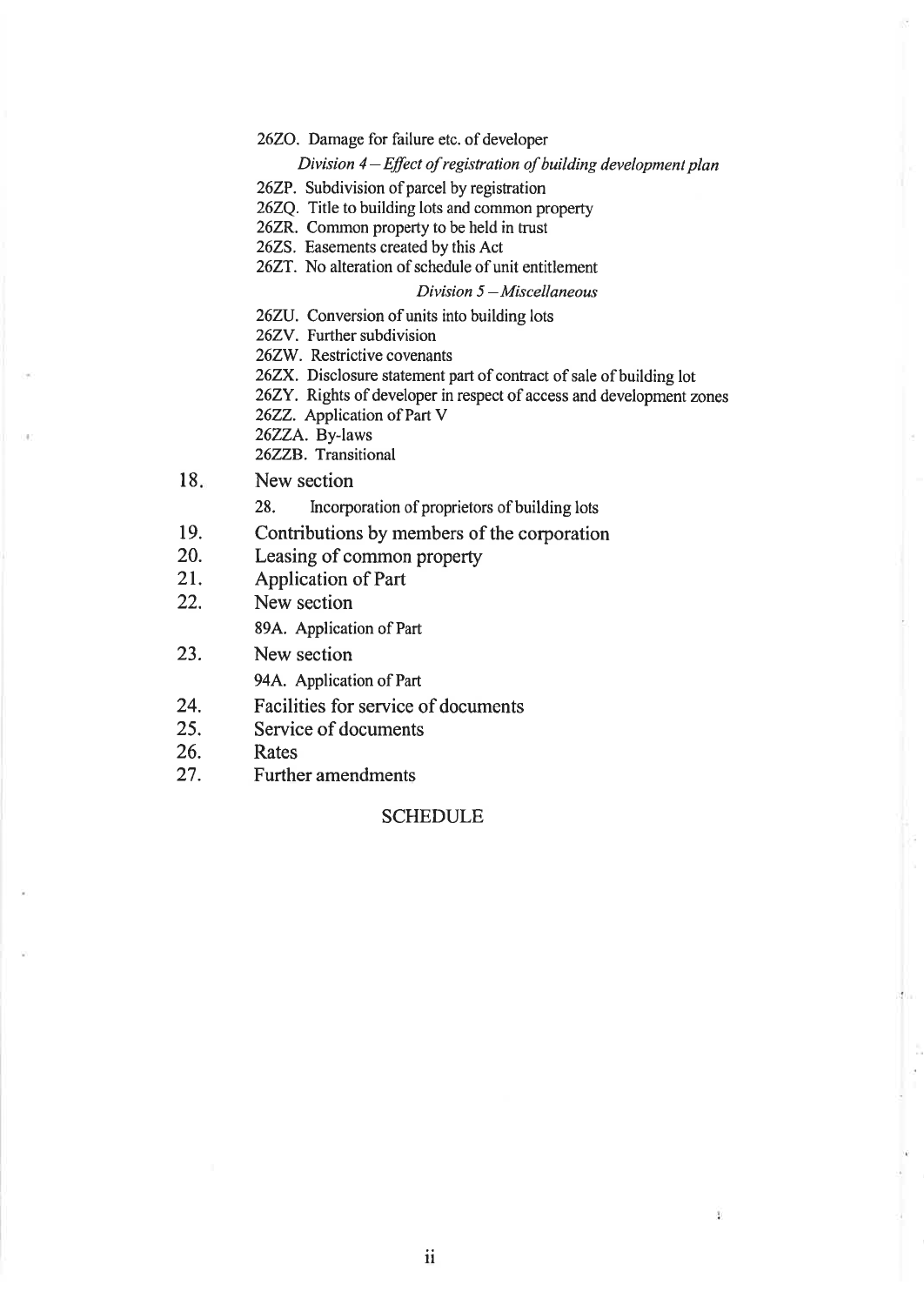

No. 14 of 2001

# **AN ACT**

to amend the *Unit Titles Act* 

*[Assented to 2001]*  [ *Second reading 2001]* 

## **The Legislative Assembly of the Northern Territory enacts as follows:**

### **1. Short title**

This Act may be cited as the *Unit Titles Amendment Act 2001.*

**2. Commencement**

This Act comes into operation on the date fixed by the Administrator by notice in the *Gazette.* 

**3. Principal Act**

The *Unit Titles Act* is in this Act referred to as the Principal Act.

### **4. Interpretation**

Section 4 of the Principal Act is amended  $-$ 

- (a) by inserting in subsection (1) after the definition of "building" the following:
	- " 'building development' means the subdivision under this Act of a parcel and its development in accordance with a disclosure statement as defined in section 26ZF;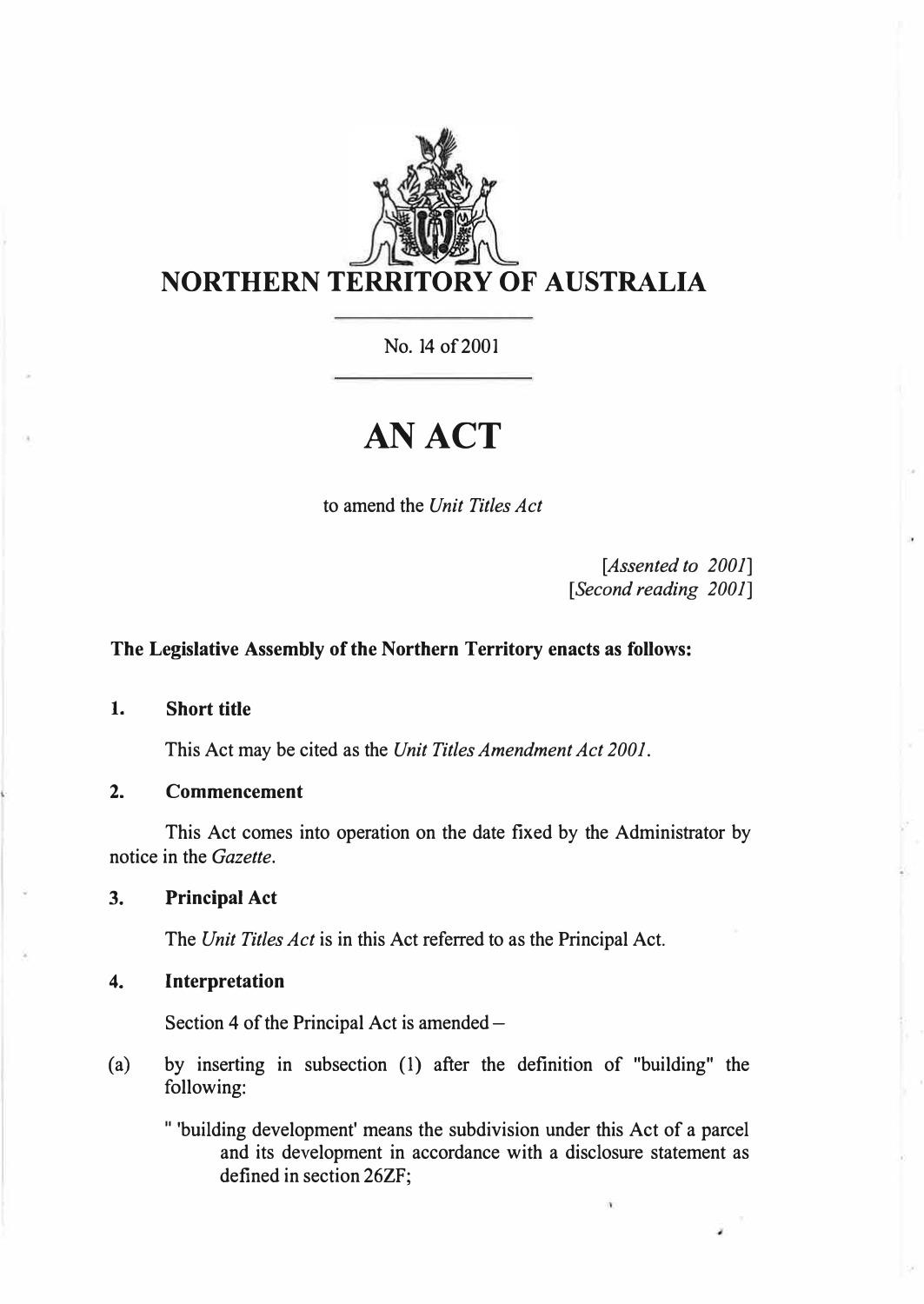### Unit Titles Amendment Act 2001

- 'Building Development Parcel' means a parcel to be subdivided into building lots and common property in accordance with Part IVC:
- 'building development plan' means a building development plan of subdivision lodged under section 262I;

'building lot' means a part of a Building Development Parcel that may be further subdivided into common property and 2 or more units in accordance Part III or IVA;";

- (b) by adding at the end of the definition of "corporation" in subsection (1) "or 28"; and
- (c) by adding at the end the following:

"(9) In Parts IIIA, V, VA, VI, VII, VIII and IX and Schedule l, unless the contrary intention appears  $-$ 

- (a) a reference to 'units'is to be read as including a building lot; and
- (b) a reference to 'unit plan' is to be read as including a reference to <sup>a</sup> building development plan.".

## 5. Units

Section 9 of the Principal Act is amended  $-$ 

- (a) by omitting "In this Part" and substituting "(l) In this Part"; and
- (b) by adding at the end the following:

"(2\ In this Part a reference to 'parcel' is to be read as including <sup>a</sup> reference to a building lot .".

### 6. Proposals for subdivision

Section 10 of the Principal Act is amended -

- (a) by omitting from subsection  $(1)(a)$  "or";
- (b) by omitting from subsection (1)(b) "Act," and substituting "Act; or"; and
- (c) by inserting after subsection  $(1)(b)$  the following:

"(c) a building lot,".

# 7. Unanimous consent required

Section 2lA of the Principal Act is amended by omitting "or alteration" (wherever occurring) and substituting ", alteration or change".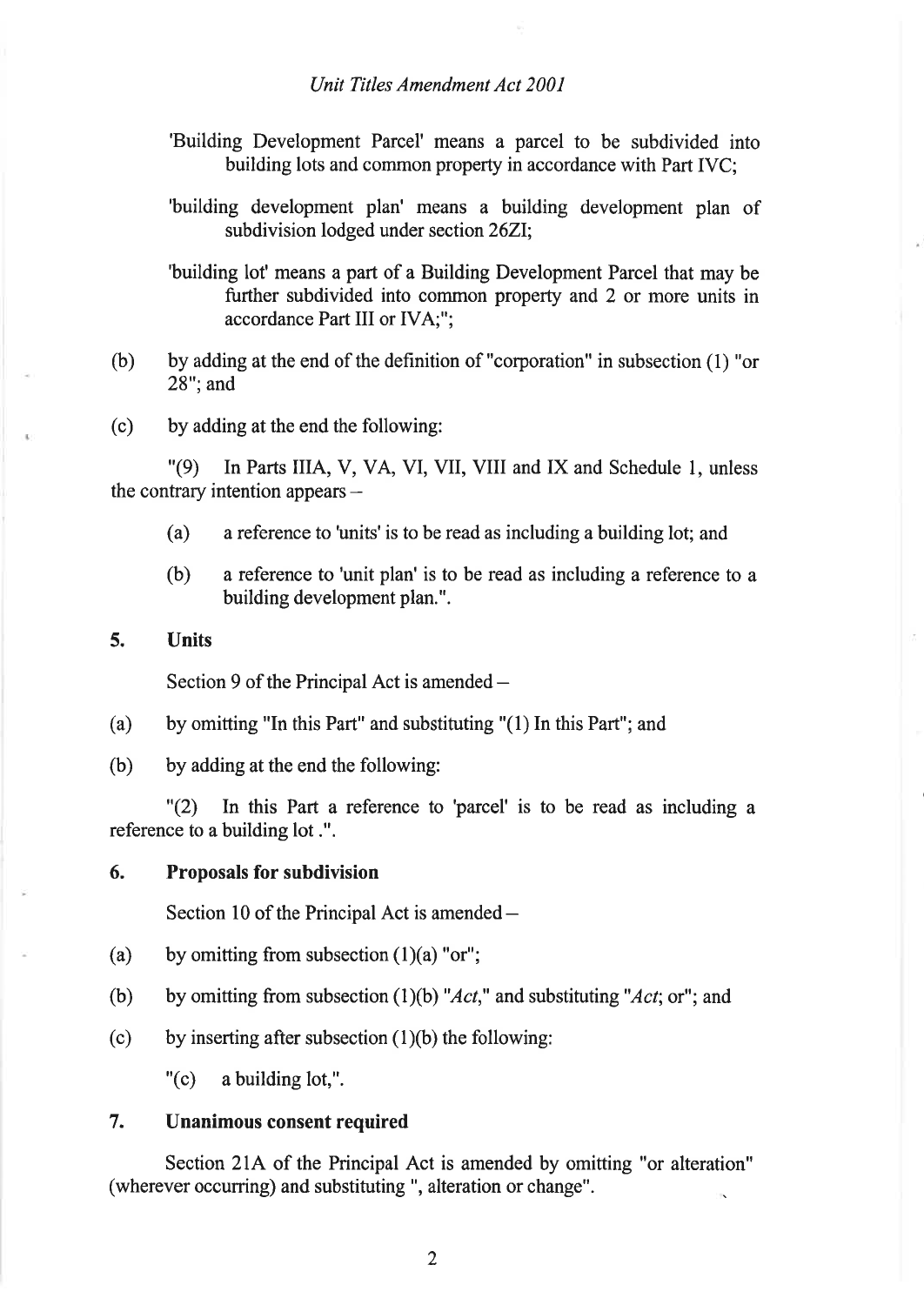### 8. Subdivision of units and common property

Section 21B of the Principal Act is amended -

- by omitting from subsection  $(2)(c)(i)$  "a certificate issued under section 40 of the Building Act" and substituting "a building certificate"; and (a)
- by adding at the end the following: (b)
	- $"(4)$  In subsection  $(2)(c)(i)$  -

'building certificate' means -

- (a) a certificate issued under section 40 of the repealed Act; or
- (b) an occupancy permit;

'occupancy permit' has the same meaning as in the Building Act;

'repealed Act' has the same meaning as in the Building Act.".

### Unit entitlement of units in subdivisions, plan of consolidation or notice of conversion 9.

Section 2lD of the Principal Act is amended-

- by inserting ", a change to land under section 2lFA" after "or a proposed conversion"; (a)
- by inserting "or a notice of change to land" after "units plan of consolidation"; and (b)
- by inserting in paragraph (a) ", change" after "consolidation". (c)

### Alteration of building affecting units plan 10.

Section 2lF of the Principal Act is amended-

- by omitting "Where" and substituting "(l) Where"; (a)
- by omitting "a certificate under section 40 of the Building Act" and substituting "a building certificate"; and (b)
- by adding at the end the following: (c)
	- $"(2)$  In subsection  $(1)$  -

'building certificate' means -

(a) a certificate issued under section 40 of the repealed Act; or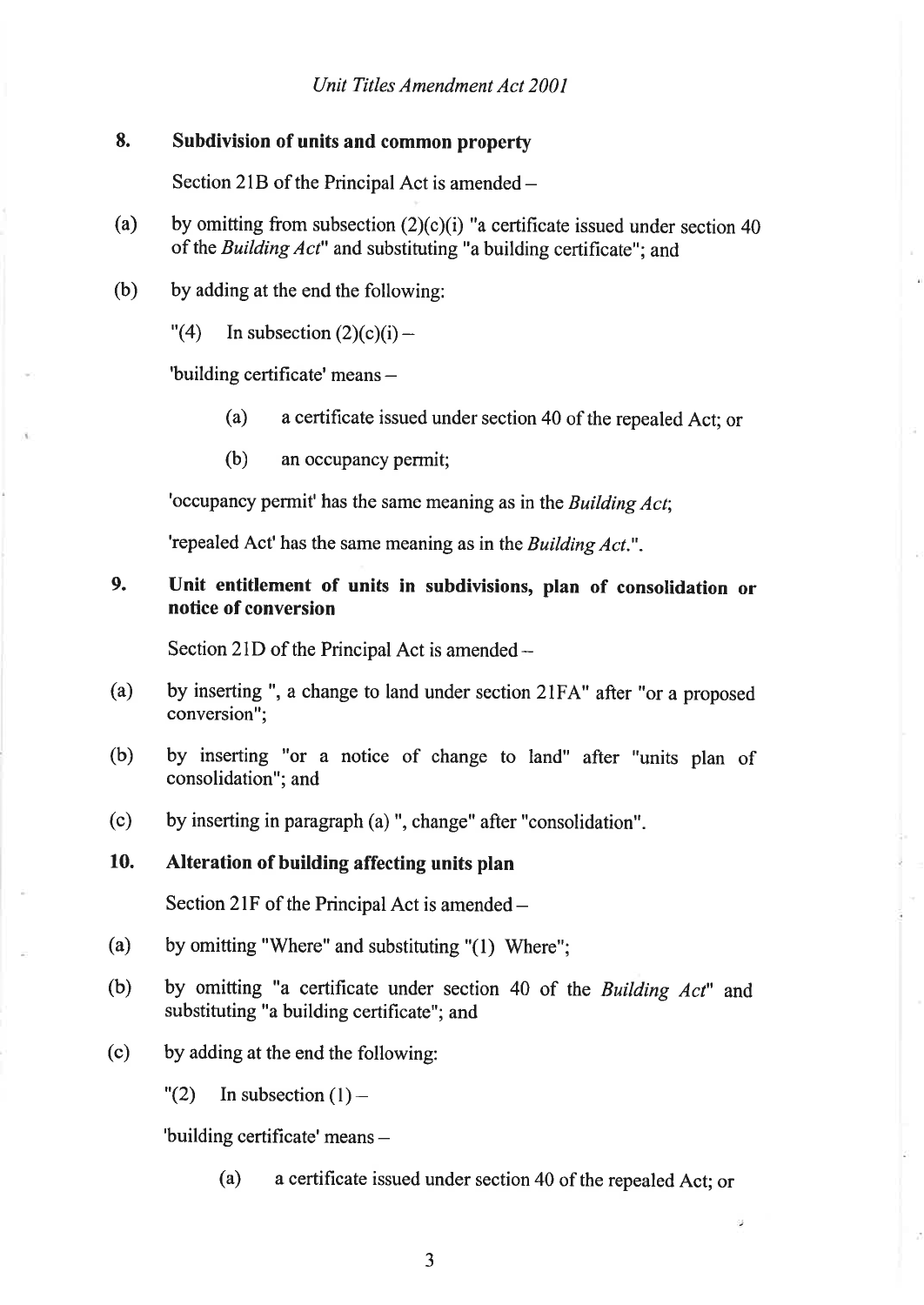(b) an occupancy permit;

'occupancy permit' has the same meaning as in the Building Act;

'repealed Act' has the same meaning as in the Building Act.".

### 11. New section

The Principal Act is amended by inserting after section 2lF the following:

# "2lFA. Changing parcel that has been subdivided

 $\lceil$  (1) Subject to section 21A, a person (including a body corporate) may apply to the Registrar-General to change land comprised in a parcel by adding land to, or removing land from, the parcel.

"(2) An application under subsection (1) is to be in the prescribed form and contain the prescribed information (including information concerning unit entitlements and land descriptions).

- $"(3)$  If-
- (a) the land is in a condominium development or estate development; and
- (b) the development of the land has not been completed in accordance with the disclosure statement relating to the land.

the Registrar-General must not deal with the application unless the Minister has under section 26J or 26W (as applicable) approved a variation of the disclosure statement.

"(4) The Regulations may provide for the consequences of changing land in the common property in a unit and of changing land for the purposes of creating a new unit.

"(5) In this section, 'parcel' includes the whole of land comprised in <sup>a</sup> subdivision under this Act.".

# 12. Certificates of title to be lodged with certain documents

section 2lG of the Principal Act is amended by inserting before paragraph (b) the following:

- "(ba) a document by which land will be added to or subtracted from <sup>a</sup> parcel of land;".
- 13. Common property to be held in trust

Section 24 of the Principal Act is amended  $-$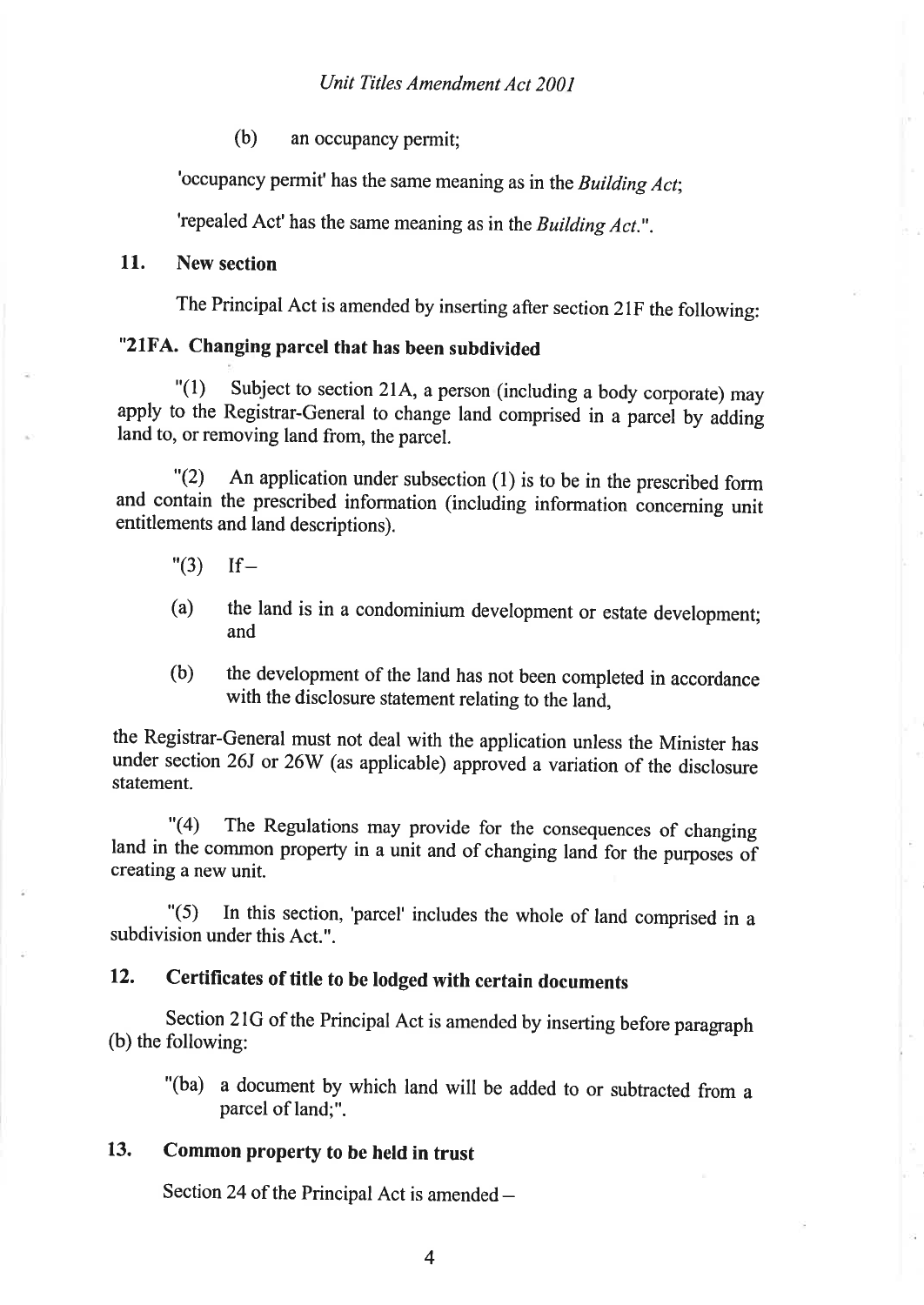- (a) by omitting from subsection (l) "The corporation" and substituting "Subject to section 42B, the corporation"; and
- (b) by inserting in subsection (2) "or section 42A" after "Part IIIA".

#### 14. New section

The Principal Act is amended by inserting after section 26A in Division I the following:

### "26AA. Application of Part

"Nothing in this Act prevents a building lot being the subject of an application under section 26B..".

### 15. Definitions

Section 26N of the Principal Act is amended by inserting after the definition of "common property" in subsection (l) the following:

" 'developer', in relation to an estate development, means the registered proprietor of an estate in fee simple in, or a lease from the Crown of, the parcel the subject of the estate development and includes a mortgagee in possession and a purchaser from a mortgagee in possession;".

## 16. Application for approval

Section 26Q of the Principal Act is amended by omitting from subsection (2) "3 lots" and substituting "2 lots".

## 17. New Part

The Principal Act is amended by inserting after Part IVB the following:

# "PART IVC-BUILDING DEVELOPMENT

### " Division  $1$  – Preliminary

### "26ZF. Definitions

- $''(1)$  In this Part, unless the contrary intention appears –
- 'common property' means the common property of the building management corporation;
- 'developer', in relation to a building development, means a person who is or was the registered proprietor of an estate in fee simple in, or <sup>a</sup> lease from the Crown of, all of the land to which a Building Development Parcel relates;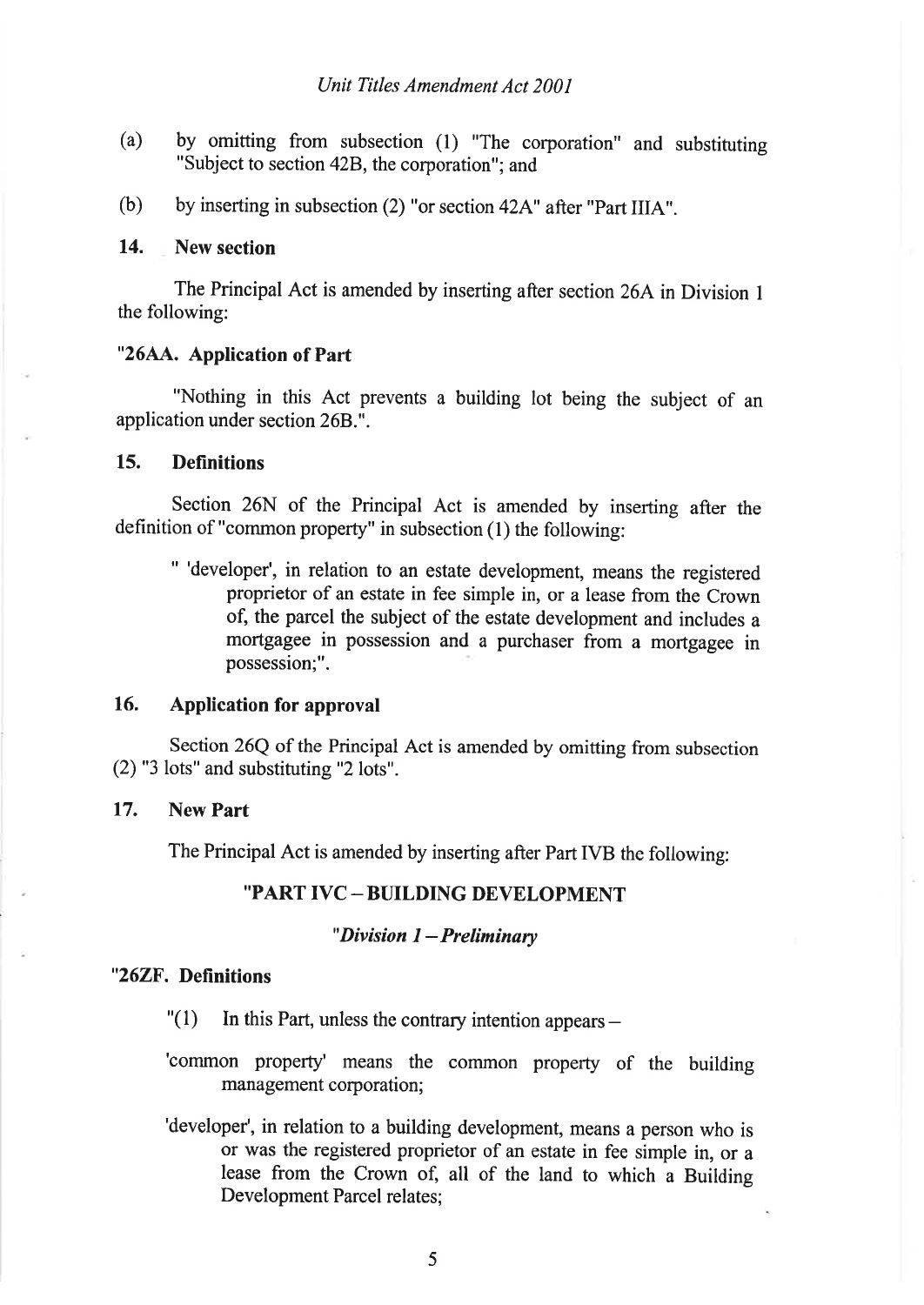### Unit Titles Amendment Act 2001

'disclosure statement'means a disclosure statement referred to in section 262I(3) and includes a disclosure statement as varied under this Part.

"(2) In this Part, unless the contrary intention appears, a reference to the proprietor of a building lot includes a reference to the proprietors of units and common property into which a building lot is further subdivided under this Act and a reference to a building lot includes a reference to those units and common property.

### "262G. Boundaries of building lots

"(l) The boundaries of a building lot may be determined by reference to one or both, or a combination, of the following:

- (a) walls, ceilings and floors of any building on the Building Development Parcel;
- (b) land in the Building Development Parcel, whether or not the land is contiguous to any building.

"(2) If the boundaries of a building lot are determined by reference to land, the vertical dimension is to be taken to be limited to the extent of any projections or encroachments (above or below the surface of the land) that are part of some other building lot or the common property.

"(3) The boundaries of a building lot may be described by reference to the inside or outside of floors, walls or ceilings.

### "262H. Application of Part

"(l) Nothing in this Act prevents a lot being the subject of an application under this Part.

 $"(2)$  In subsection (1), 'lot' has the same meaning as in section 26N.

# "Division 2 - Suhdivísion for building development

# "2621. Lodging of building development plan

 $\binom{1}{1}$  Subject to subsection (2), the registered proprietor of an estate in fee simple in or a lease from the crown of land may lodge with the Registrar-General a building development plan of subdivision.

"(2) A building development plan of subdivision must involve the creation of not less than 2 building lots and common property.

"(3) A building development plan of subdivision is to be in the prescribed form and accompanied by  $-$ 

Y

6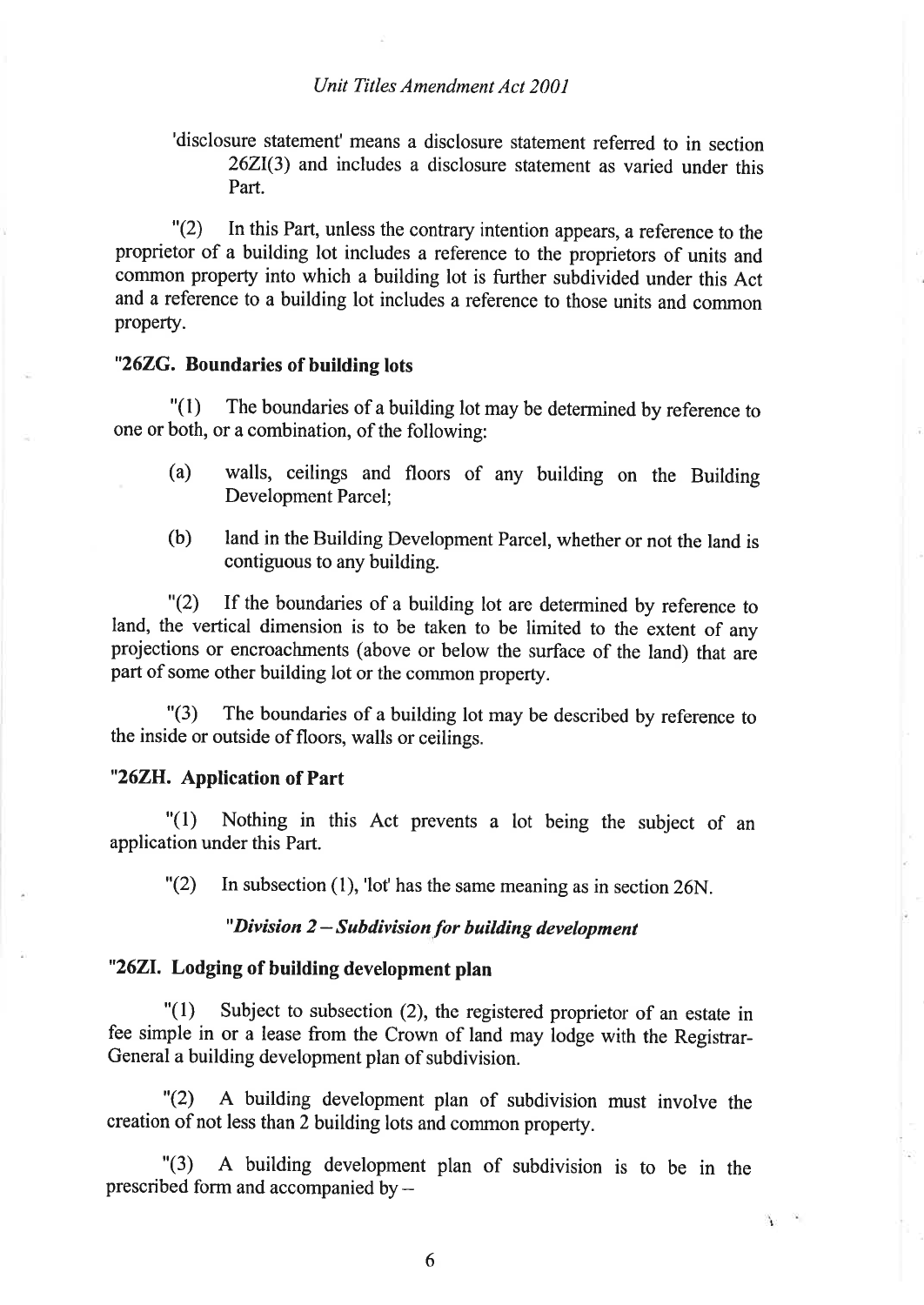- (a) a disclosure statement (in duplicate) in the prescribed form;
- (b) the prescribed fee;
- $(c)$ a development permit issued under section 53 of the Planning Act indicating  $-$ 
	- (i) the consent of the relevant consent authority under that Act to the subdivision of the land in accordance with the building development proposal; and
	- (ii) that the determination to which it relates is conditional on the applicant's compliance with the terms of the disclosure statement;
- (d) a schedule of building lot entitlements prepared in accordance with the Regulations; and
- (e) any other information that may be prescribed to accompany the application.

.<br>مما  $"(4)$  A plan lodged under subsection (1) is to be accompanied by a document signed by all persons having an estate or interest in the parcel, being an estate or interest that is registered under the *Land Title Act*, and whose estate or interest is affected by the proposed subdivision, indicating that those persons consent to the proposed subdivision.

# "262J. Lodging of security deposit

"(l) The Minister may, on advice from the Registrar-General, require <sup>a</sup> developer to lodge with the Minister a security.

"(2) The Registrar-General must consider each application under section 26ZI and determine whether to advise the Minister to exercise his or her powers under subsection (l).

- $"(3)$  The security-
- (a) is to be in the form, for the amount, and from the person, that the Minister thinks fit; and
- (b) is to be maintained as the Minister directs.

"(4) The security may be used to pay damages to the proprietor of a building lot or a person who has contracted or contracts with the developer for the purchase of a proposed building lot in the building development in the event of the developer's failure to comply with this Act or his or her failure to complete the building development in accordance with the disclosure statement.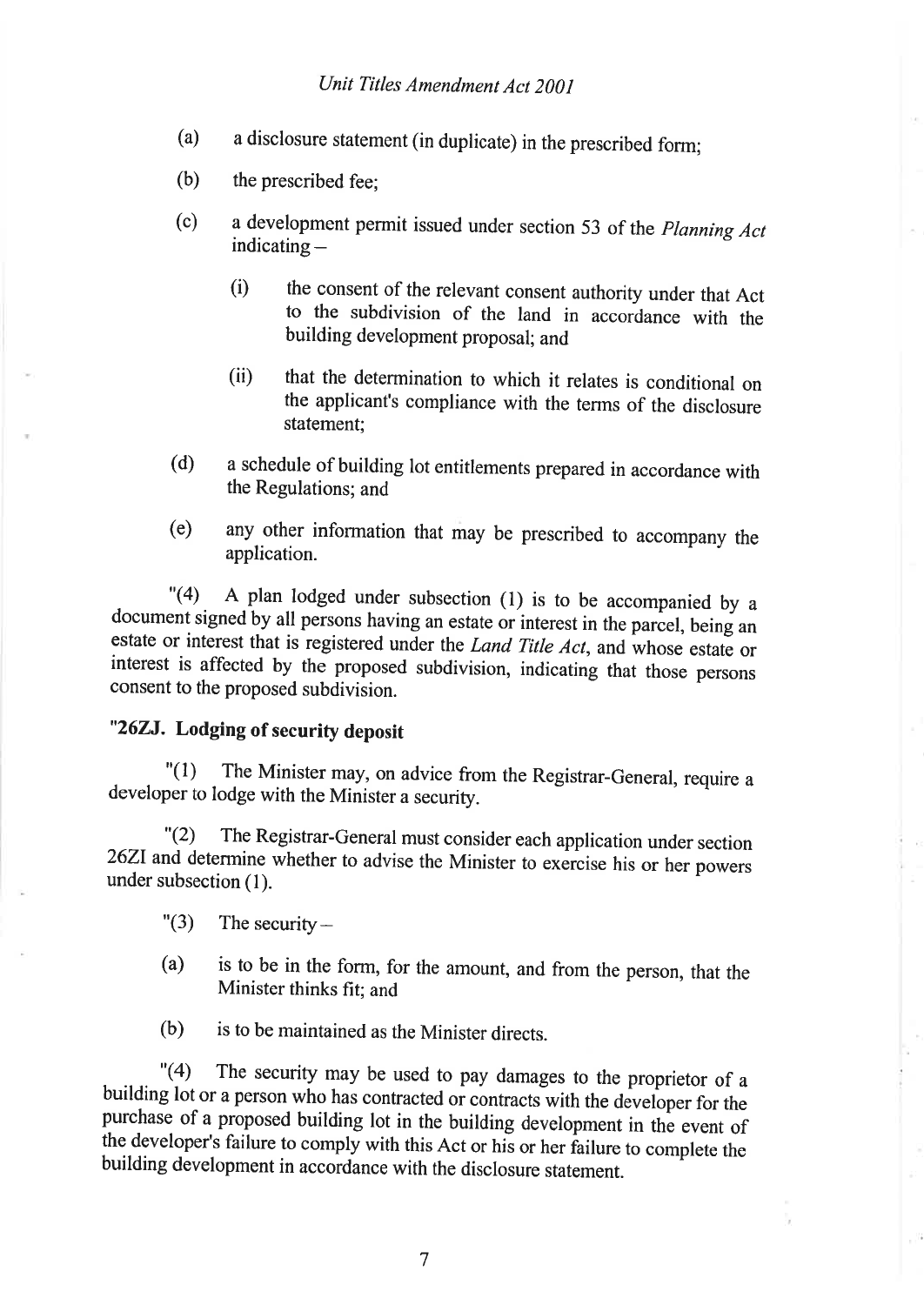### "262R. Disclosure statement

"(1) A disclosure statement is to contain mechanisms for resolving disputes and for obtaining agreement to contentious issues.

"(2) A provision of a disclosure statement that imposes an obligation that is unjust or oppressive on a prospective owner of a building lot or unit is not binding on, and cannot be enforced against, the prospective owner.

 $"(3)$  A disclosure statement is to contain –

(a) the prescribed provisions; and

(b) provisions that relate to matters that are prescribed.

"(4) A disclosure statement is to specify a procedure by which the disclosure statement may, subject to this section, be varied.

"(5) <sup>A</sup>disclosure statement is to specify that there may be Regulations under this Act that apply to a variation of the statement.

"(6) The Regulations may establish a procedure by which a disclosure statement may be varied other than under section 26ZM.

"(7) The Regulations may provide that a procedure in the Regulations for the variation of a disclosure statement is to apply -

- (a) in all cases, other than a variation under section26zM, whether or not the disclosure statement establishes a procedure for the variation of the disclosure statement; or
- (b) if a disclosure statement does not establish a procedure for the variation of the disclosure statement and the variation is not <sup>a</sup> variation under section 262M.
- $\degree$  (8) A variation of a disclosure statement under this section  $-$
- (a) is of no effect unless it is lodged with the Registrar-General; and
- (b) is not to be registered by the Registrar-General unless the variation complies with the prescribed requirements, if any.

# "262L. Registration of building development plan

"(1) Except as provided in this section, the Registrar-General must register a building development plan lodged under section26Zl.

"(2) If the parcel of land is crown leasehold, the Registrar-General must not register the building development plan unless it is accompanied by the written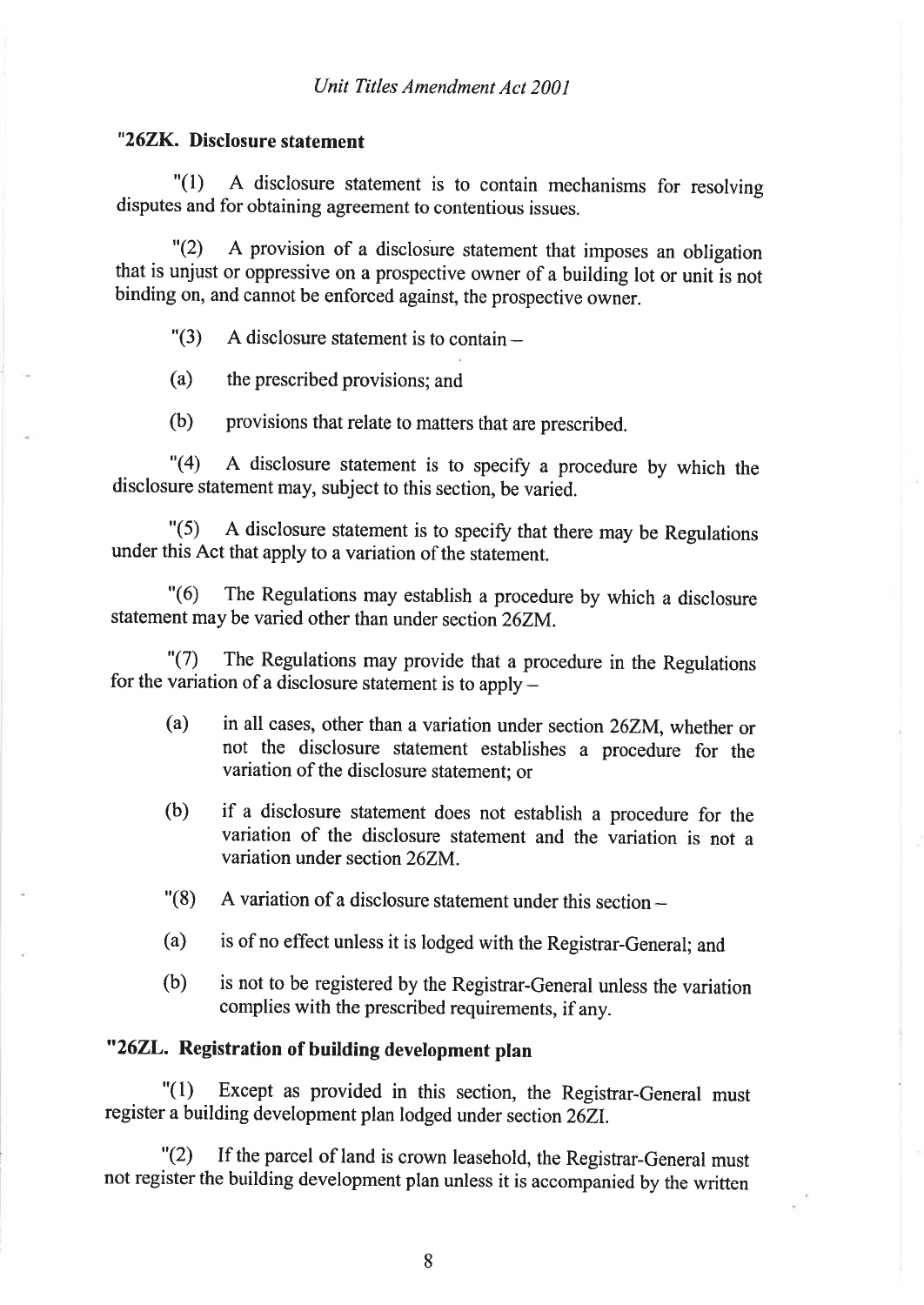consent of the Minister to the plan and any other documentation that is necessary in order for the leasehold interest to be converted into an estate in fee simple.

"(3) The Registrar-General must not register a building development plan under subsection (l) unless it conforms to applicable\* development provisions, or an applicable interim development control order, under the Planning Act.

"(4) The Registrar-General must not register a building development plan under subsection (l) unless all documents and fees required under section 26ZIhave been lodged.

"(5) The Registrar-General must not register a building development plan under subsection  $(1)$  unless the security, if any, required under section  $26ZJ$ has been lodged.

# " Division 3-Failure of development and variation of disclosure statement

# "26ZM. Failure of developer to complete building development

- $"(1)$  A disclosure statement may be varied by  $-$
- (a) an agreement involving, as parties, the lot owners, persons who have contracted to buy a lot and persons with registered interests in the land; or
- (b) the Minister acting in accordance with this Division.

"(2) If a developer fails, or expects or is expected to be unable, to complete a building development in accordance with the disclosure statement and an agreement under subsection  $(1)(a)$  cannot be reached, the developer, the proprietor of a building lot or a person who has contracted with the developer to purchase a proposed building lot in the building development may apply io the Minister for the Minister's consent to the disclosure statement being changed.

"(3)  $changed -$ The Minister may only consent to a disclosure statement being

- (a) after consulting with those persons who will be affected by the change;
- (b) if satisfied that it is not possible by agreement or legal process for the building development to be completed in an orderly way; and
- (c) after considering advice from an arbitrator appointed under section 262N.

ä

 $"$ (4) A variation of a disclosure statement under this section  $-$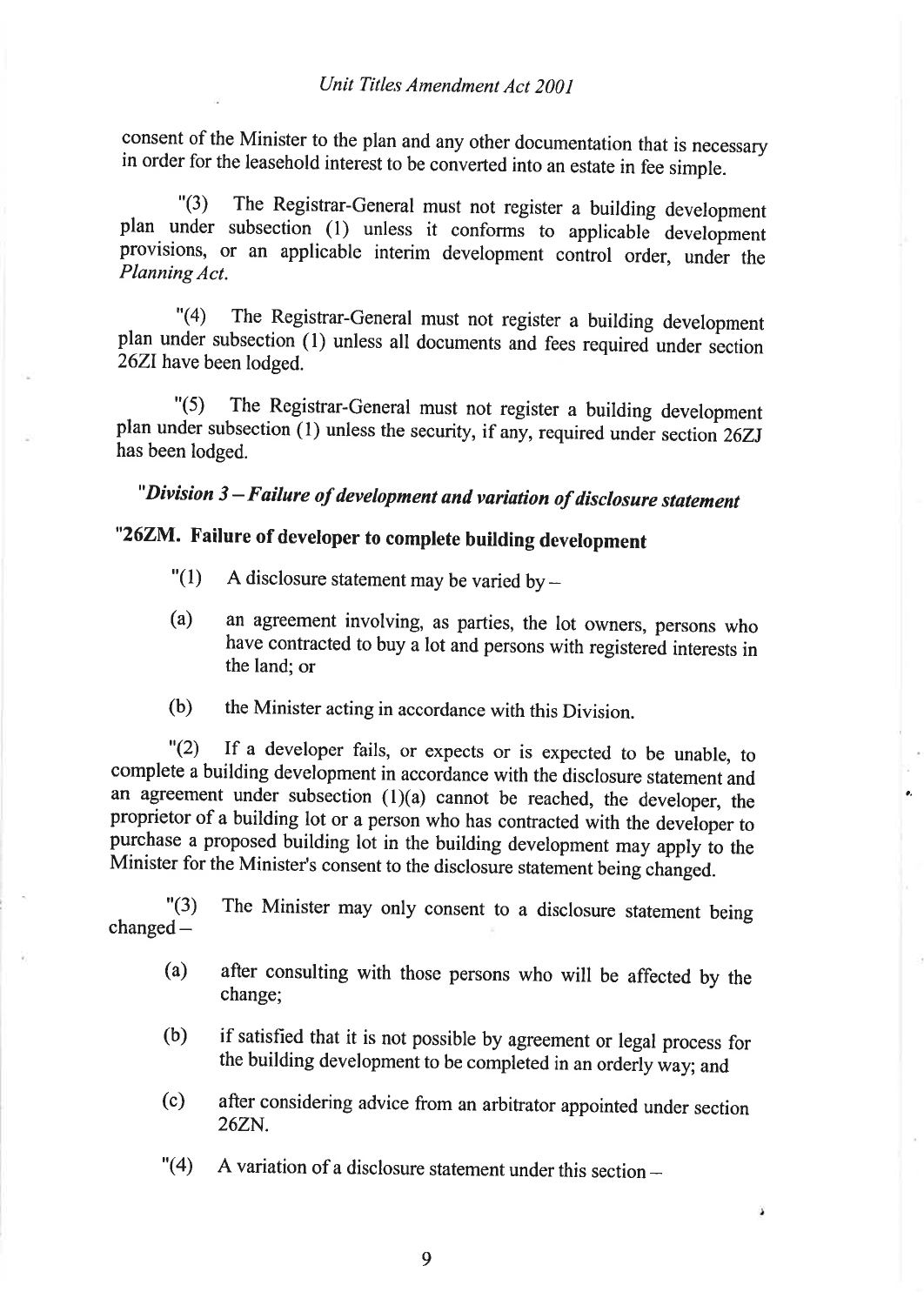- (a) is of no effect unless it is lodged with the Registrar-General; and
- (b) is not to be registered by the Registrar-General unless the variation complies with the prescribed requirements, if any.

### "262N. Minister's involvement in disputes about disclosure statements

 $\binom{1}{1}$  In the event of a dispute about a variation to a disclosure statement under section 26ZM or about any other matter involving the disclosure statement, or the rights and obligations of the parties, the Minister may, if permitted to do so by the disclosure statement, appoint, on the application of one or more of the parties, an arbitrator.

"(2) The Minister may only appoint an arbitrator under subsection (l) if the disclosure statement contains an express statement permitting the Minister to appoint an arbitrator.

"(3) An arbitrator appointed under subsection (l) may exercise the powers that are prescribed by the Regulations for resolving disputes having regard to the overall interests of the persons affected.

"(4) The Minister may, by notice in writing to the parties to a dispute, specify that the costs incurred by the Minister in exercising his or her powers under section 26ZM or this section are payable in equal shares by  $-$ 

- (a) if the developer is a party to the dispute  $-$ 
	- (i) the developer; and
	- (ii) all other parties to the dispute together; or

(b) if the developer is not a party to the dispute  $-$  each of the parties.

"(5) following: The Minister and the parties to a dispute may agree about the

- (a) the amount of the costs incurred by the Minister under this section or section 26ZM to be paid by the parties;
- (b) the propofion of the costs incurred by the Minister under this section or section 26ZM to be paid by the parties.

"(6) The Minister may only enter into an agreement under subsection (5) if he or she is satisfied that the determination of the amount of the costs and the proportion of the costs to be paid by a party to the dispute is equitable, having regard to the nature of the dispute and the financial capacities of each party to the dispute.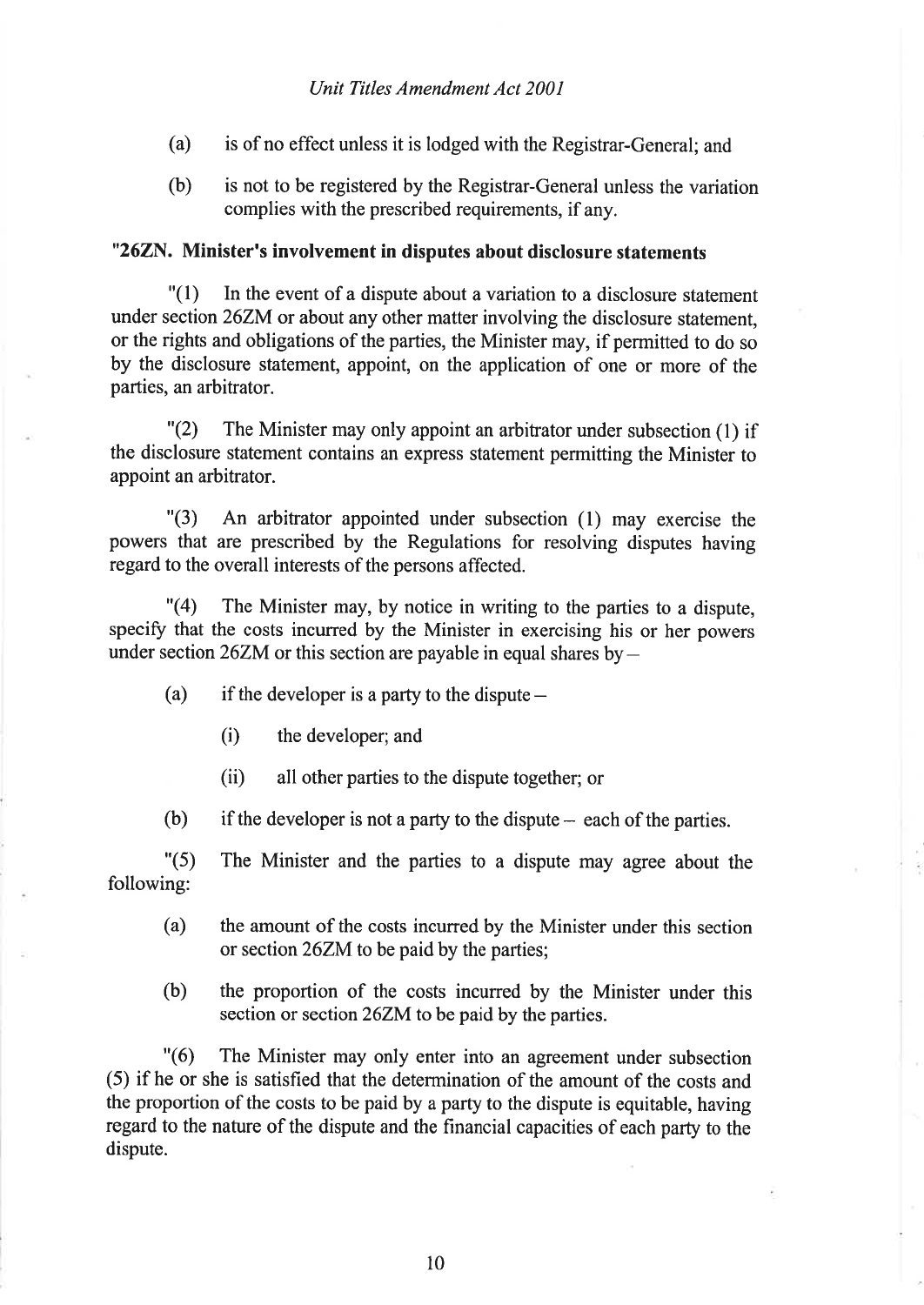### Unit Titles Amendment Act 2001

 $\Gamma(7)$  If a notice is given under subsection (4) or an agreement is reached under subsection (5) in relation to a dispute, the costs payable by a party to the dispute are due and payable on  $-$ 

(a) the date on which the notice is served or the agreement is made; or

(b) a later date specified in the notice or agreement.

"(8) The balance from time to time outstanding of an amount due and payable under subsection (7) by a developer is an oveniding statutory charge, within the meaning of the *Land Title Act*, on any unit, building lot or other land, within the Building Development Parcel to which the dispute relates and of which the developer is a registered proprietor in fee simple or a registered proprietor of a lease from the Crown.

"(9) The balance from time to time outstanding of an amount due and payable under subsection  $(7)$  by a party to a dispute other than a developer is an overriding statutory charge, within the meaning of the *Land Title Act*, on any unit, building lot or other land, within the Building Development Parcel to which the dispute relates and of which the party is a registered proprietor in fee simple.

### "2620. Damage for failure etc. of developer

"(l) If a developer fails to comply with a disclosure statement or to complete a building development in accordance with the disclosure statement, the proprietor of a building lot, a person who has contracted with the developer to purchase a proposed building lot in the building development or the owner of <sup>a</sup> unit within the building lot may, in addition to any other right that he or she may have at law or in equity, sue for and recover damages from the developer that the Court thinks fit.

 $\Gamma(2)$  Without limiting subsection (1), the proprietor of a building lot, a person who has contracted with the developer to purchase a proposed building lot or the owner of a unit within the building lot in the building development is entitled to tecover any expected loss of capital appreciation of his or her building lot, proposed building lot or unit arising out of the failure (calculated to the date on which the building development was to be completed in accordance with the disclosure statement).

### " Division  $4$  – Effect of registration of building development plan

### "262P. Subdivision of parcel by registration

"On the registration of the building development plan, the parcel is subdivided in the manner specified in the diagrams in the building development plan and the boundaries of the building lots and of the common property are to be ascertained in accordance with those diagrams.

ll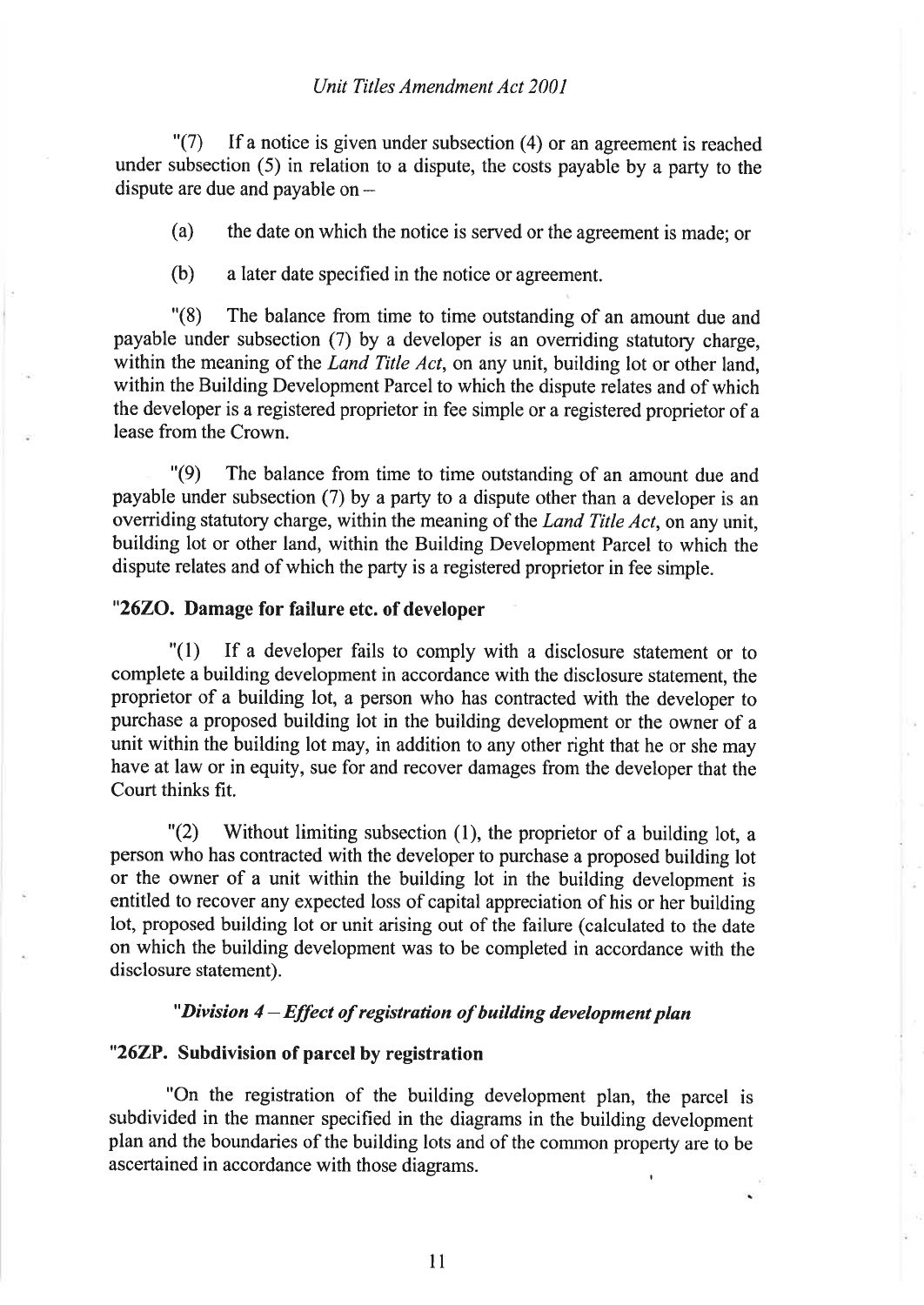## "262Q. Title to building lots and common property

- $"(1)$  On the registration of the building development plan -
- (a) the person who was the proprietor of the parcel becomes possessed of an estate in fee simple in each building lot; and
- (b) the corporation becomes possessed of an estate in fee simple in the common property.

"(2) On the registration of a building development plan creating cornmon property, the corporation becomes possessed of an estate or interest evidenced by the certificate as to title comprising the land the subject of the building development plan freed and discharged from all mortgages, charges, writs and caveats affecting the land immediately before the registration of the plan.

"(3) On the registration of a notice of conversion, the corporation becomes possessed of the estate or interest in any building lot converted into common property evidenced by the certificate as to title comprising the land the subject of the notice.

 $(4)$  Subject to subsections (2) and (3), the estate of which a person or the corporation, as the case may be, becomes possessed under this section -

- (a) is subject to any mortgage to which section 8 of the Real Property (Unit Titles) Act relates; and
- (b) is subject to, and has appurtenant to it, the easements created by section 25 and any easement referred to in section 8 of Real Property (Unit Titles) Act.

### "26ZR. Common property to be held in trust

 $"(1)$  Subject to section 42B, the corporation holds the common property in trust for the persons who are for the time being the members of the corporation as tenants in common in undivided shares proportional to the building lot entitlements of their respective building lots, and, subject to Part IVB, is to afford those persons opportunity for the reasonable use and enjoyment of the common property.

"(2) Subject to Part IIIA and section 428, the estate in the common property held by the corporation is not capable, either at law or in equity, of being transferred, assigned or mortgaged.

### "2625. Easements created by this Act

" $(1)$  In this section -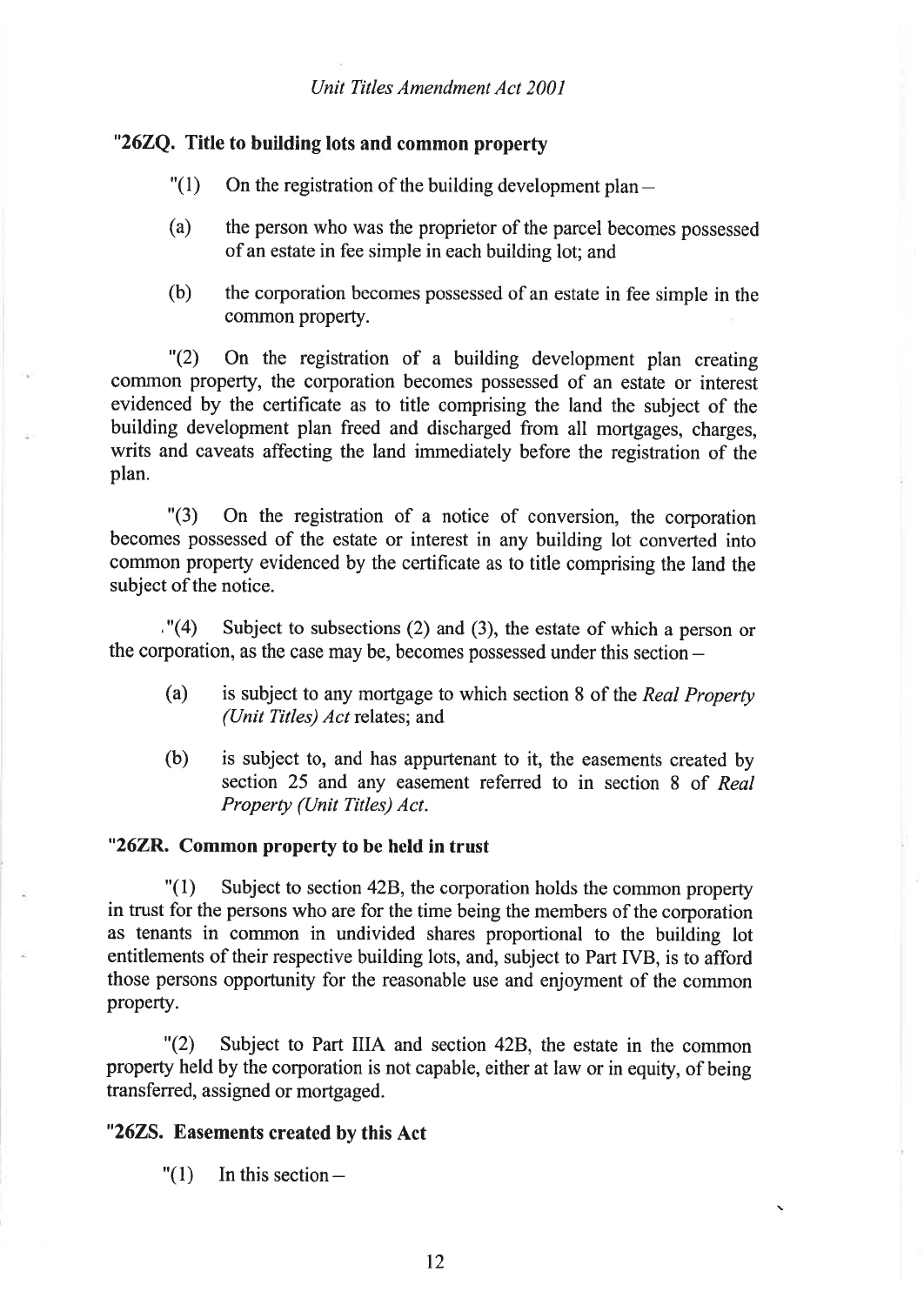'proprietor', in relation to the common property, means the corporation;

'tenement' means a building lot, unit or the common property, as the case may be.

"(2) On the registration of the building development plan, the proprietor of each tenement ('the dominant tenement') are to be taken to have over each other tenement ('the servient tenement') those rights specified in subsection (3) that are necessary for the reasonable use and enjoyment of the dominant tenement.

- "(3) The rights referred to in subsection  $(2)$  are  $-$
- (a) rights of support, shelter and protection afforded by the servient tenement at the time of the registration of the building development plan;
- (b) rights for the collection, passage and provision of water, sewerage, drainage, garbage, gas, electricity and air, and other services of whatsoever nature (including telephone, radio and television services), through or by means of pipes, wires, cables, ducts, or other reasonable means; and
- (c) any other ancillary rights that are necessary to make the rights referred to in paragraphs (a) and (b) effective, including rights of entry by the proprietor of the dominant tenement and his or her agents, servants and workmen at all reasonable times on the servient tenement for the purpose of -
	- (i) inspecting, maintaining or repairing the servient tenement; or
	- (ii) inspecting, maintaining, repairing, replacing, renewing or restoring any pipes, wire, cable, duct or other material.

"(4) A right created by this section is to be taken to be an easement appurtenant to the dominant tenement in relation to which it is enjoyed.

"(5) An easement created by this section subsists despite that the same person is the proprietor of both the dominant and servient tenements.

"(6) A person exercising a right under an easement created by subsection (3)(b) or (c) is liable to make good any damage done in the course of exercising the right.

### "262T. No alteration of schedule of unit entitlement

"On and after the registration of the building development plan, an alteration of the schedule of building lot unit entitlement is not capable of being'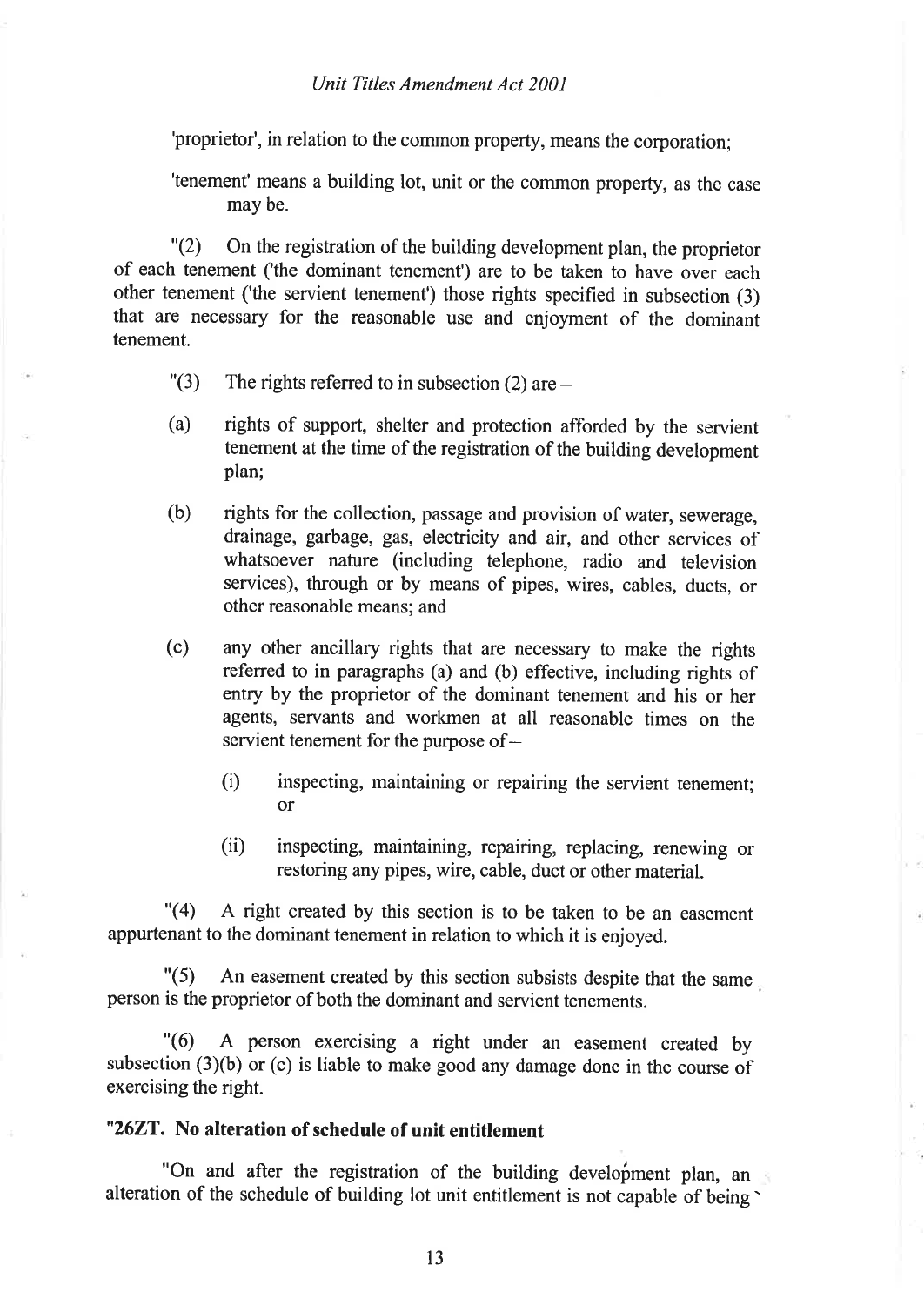registered unless it is made in pursuance of an order of the Court under part VIJJ or in accordance with this part.

### " $Division 5-Miscellaneous$

# "262U. Conversion of units into building lots

"(l) The owners of units to which a units plan relates may lodge with the Registrar-General a building development plan to convert all of the units to which the units plan relates into building lots.

"(2) An application under subsection (l) cannot be made unless the written consent of all of the owners of the units to which a units plan relates has been obtained.

. "(3) subject to subsection (4), sections 262r to 262r (inclusive) apply in respect of a building development plan lodged under subsection (l).

"(4) The Regulations may vary the application of a section referred to in subsection (3) and the section as varied applies accordingly.

"(5) On the Registrar-General registering a building development plan lodged under subsection  $(1)$  -

- (a) the body corporate for the units becomes a building management . corporation;
- (b) the units become building lots (that may be further subdivided in accordance with section 26Zy); and
- (c) the management rures applying to building lots apply to the exclusion of any other management rules (except thàt decisions made before the conversion are to be taken to have been made under the management provisions applying to the building units).

# "262V. Further subdivision

"(1) Subject to the *Planning Act*, a building<br>subdivided under this Act into units and common property.  $''(1)$  Subject to the *Planning Act*, a building lot may be further

"(2) <sup>A</sup>further subdivision of a building lot under this Act can only be in <sup>a</sup>manner that is consistent with the disclosure statement and the By-laws.

"(3) If a building lot is further subdivided under this Act into units, the Registrar-General must note on the certificate as to title of each unit into which it is subdivided that the building lot comprising all the units and common property in that further subdivision has the relevant building lot entitlement for the purposes of this Act.

t4

 $\overline{\phantom{0}}$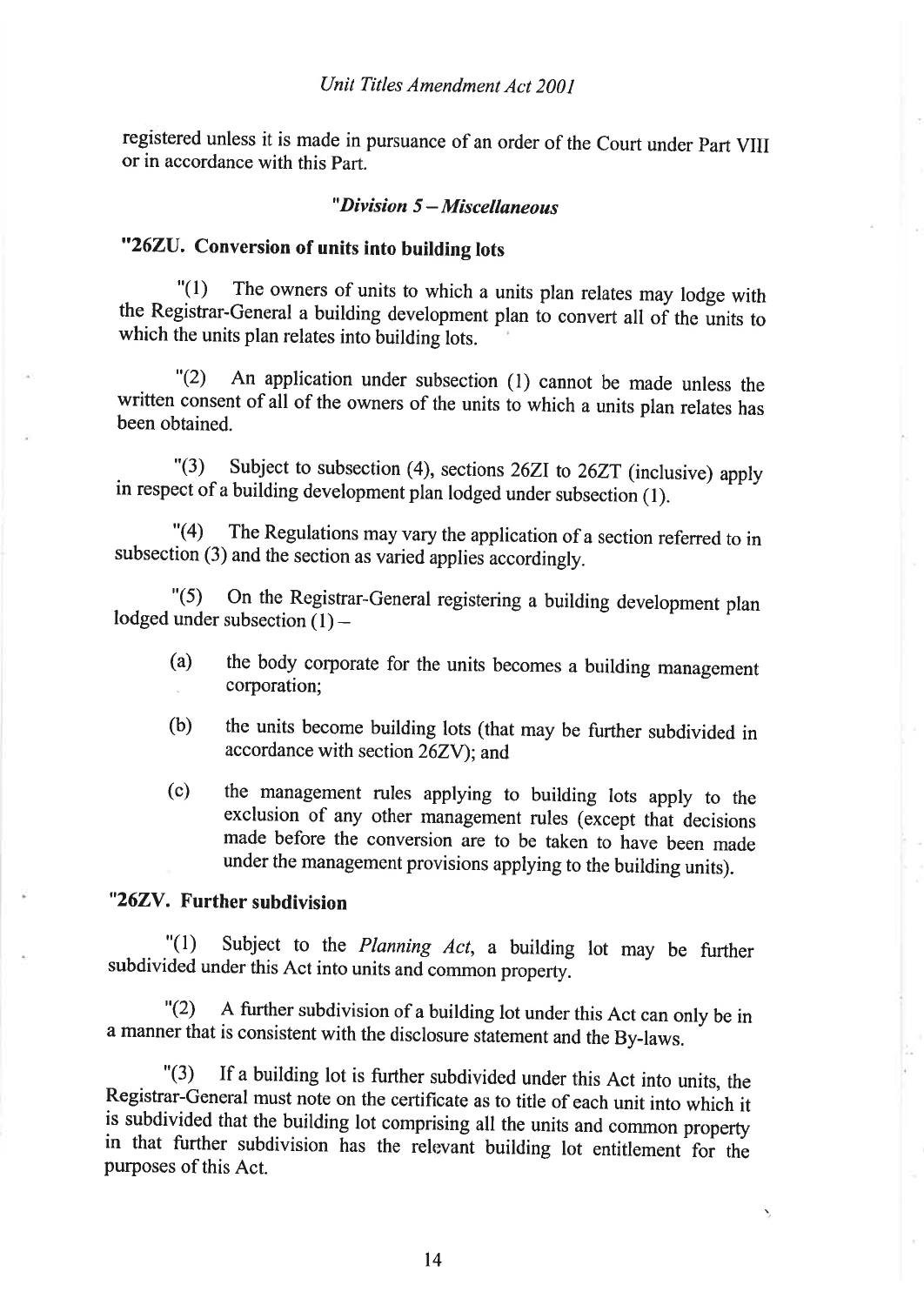"(4) The Regulations may prescribe how the relevant entitlement of each unit into which a building lot is further subdivided is to be determined and an entitlement so determined may be expressed as a number that is not a whole number.

# "262W. Restrictive covenants

"For the purposes of imposing a restrictive covenant on the use of <sup>a</sup> building lot in accordance with the disclosure statement, the common property is to be taken to be the dominant tenement for the benefit of which the covenant is imposed (despite that no part of the common propefty may be contiguous to the building lot) and the burden of the covenant runs with the land comprised in the building lot.

# "262X. Disclosure statement part of contract of sale of building lot

 $\binom{1}{1}$  Each contract entered into by a developer for the sale of a building lot, proposed building lot or other interest in a building development is, in addition to any other condition to which it is expressed to be subject, to be taken to be subject to the condition that the developer will construct and complete the building development in accordance with the disclosure statement

 $"(2)$  For the purposes of subsection (1), a person who is a successor in title to a building lot or unit or interest is to be taken to be the original purchaser from or contractor with the developer and may enforce the contract accordingly.

"(3) For the purposes of subsection (1), the registered proprietor of <sup>a</sup> unit that was formed by the subdivision of a building lot or a proposed building lot is to be taken to be an original purchaser from the developer.

"(4) A person is incapable of contracting out of the effect of subsection (1).

# "262Y. Rights of developer in respect of access and development zones

"A developer has against the building management corporation of, and the proprietor of each building lot in the completed stage or stages of, a building development the rights in relation to the construction and access zones specified in the disclosure statement in respect of each stage of the proposed building development as are provided in the disclosure statement.

# "2622. Application of Part V

"The Regulations may vary the application of Part V (other than Division l) and Schedule I in relation to a building management corporation and the management of the affairs of the building development and the part or Schedule, as varied, applies accordingly.

15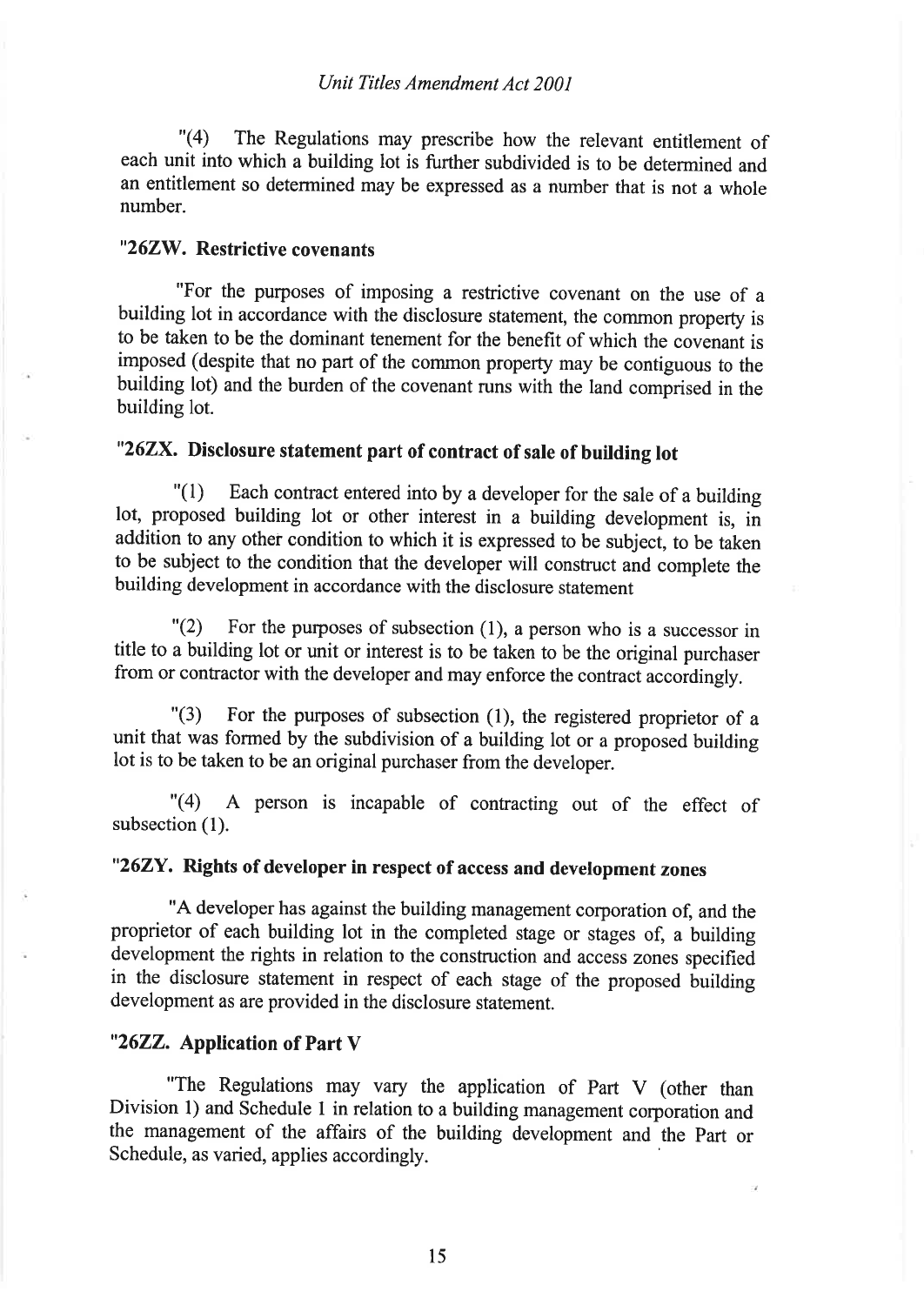### "26ZZA. By-laws

 $"(1)$  Subject to subsection (3), a building management corporation may, by special resolution, in respect of its common property, make by-laws, not inconsistent with this or any other law of the Territory, relating to  $-$ 

- $(a)$  the management, use and maintenance of the common property;
- (b) the control of vehicles in areas that are not part of public roadways;
- (c) the control ofvessels;
- (d) the control of wharfs and berths;
- (e) the control of polluting substances and pollution control and cleanup;
- the imposition and collection of dues and other fees and charges;  $(f)$
- noise and other nuisance control; (s)
- the enforcement of the By-laws and prosecuting persons for offences against the By-laws; (h)
- the duties of owners and occupiers of building lots; and  $(i)$
- any other matters that are necessary or convenient to be provided for by by-laws. û)

"(2) By-laws relating to the further subdivision of a building lot under this Act cannot be inconsistent with the disclosure statement.

 $\degree$ (3) The By-laws may prescribe penalties, not exceeding 100 penalty units, for a contravention of, or failure to comply with, the By-laws and, in addition, may prescribe a penalty, not exceeding one penalty unit, for each day during which the offence continues.

"(4) A pecuniary penalty recovered on prosecution for an offence against the By-laws is payable to the building management corporation and may be recovered by it as a debt due to it.

"(5) Section 57 of the *Interpretation Act* does not apply to the By-laws.

# "26ZZB. Transitional

"(l) At any time before a building management corporation first meets after its incorporation the Minister may make a by-law on any matter that under section 26ZZA the building management corporation could make a by-law.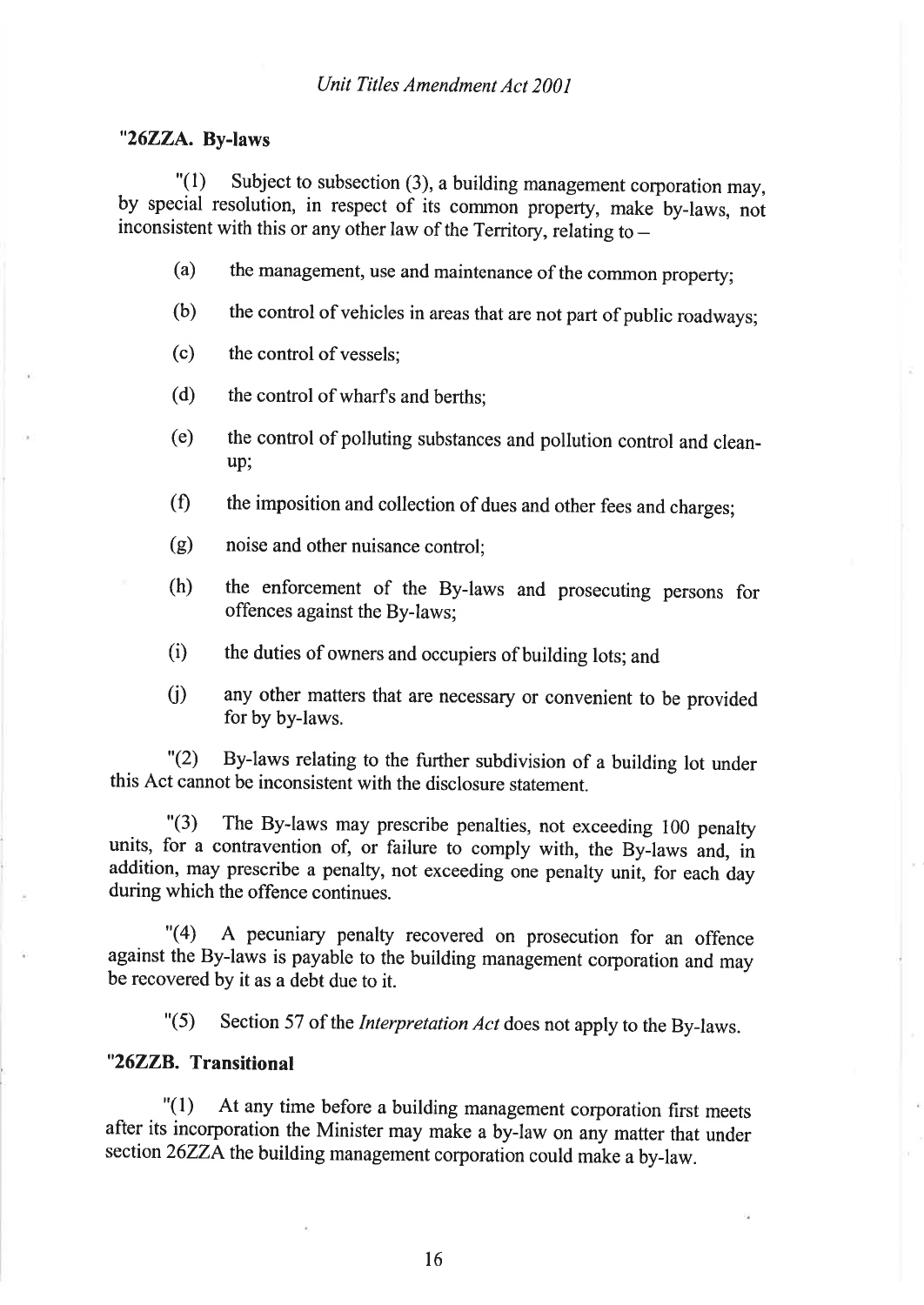"(2) A by-law made under subsection (l) may be revoked or amended by a by-law under section 26ZZA by the building management corporation.".

### 18. New section

The Principal Act is amended by inserting after section 27 the following:

# "28. Incorporation of proprietors of building lots

"(1) on the registration of a building development plan there is constituted a body corporate under the name "The  $\overrightarrow{P}$  Proprietors – Building constituted a body corporate under the name "The Proprietors – Building<br>Development Plan No. ", the number to be included in the name being the number allotted to the building development plan by the Registrar-General on its registration.

"(2) Despite subsection (l), a body corporate may call itself by another name.

 $"(3)$  A name under subsection  $(2)$  -

(a) must include the words'Building Management Corporation'; and

(b) must be registered with the Registrar-General.

 $\lceil (4) \rceil$  The members of a corporation referred to in subsection (1) are the persons who are proprietors, for the time being, of the building lots.".

# 19. Contributions by members of the corporation

Section 36 of the Principal Act is amended  $-$ 

(a) by omitting from subsection (3) "subsection (4)" and substituting "this section"; and

(b) by inserting after subsection (4) the following:

"(44) If a determination under subsection (l) relates to expenditure to be incurred in discharge of a specified liability imposed on the corporation that has been calculated using a formula, the contribution payable in respect of each unit for that expenditure is to be determined having regard to that formula unless before the making of the determination the corporation has, by a unanimous resolution, resolved otherwise. ".

# 20. Leasing of common property

section 428 of the Principal Act is amended by adding at the end the following:

"(3) <sup>A</sup>building management corporation may, if authorised by a special resolution of the corporation, grant a lease of the common property.".

\,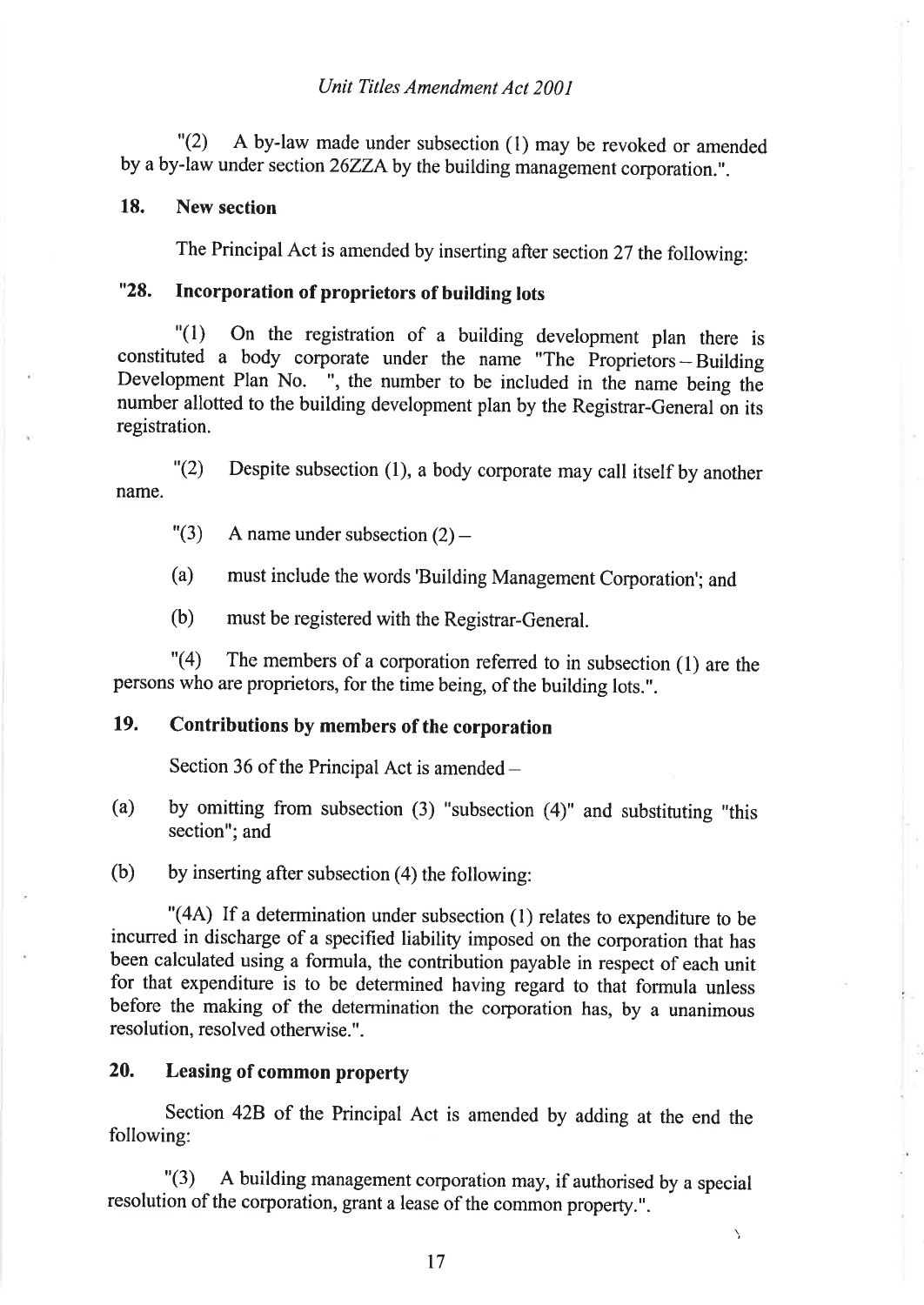## 21. Application of Part

Section 80A of the Principal Act is amended -

- (a) by omitting "This Part" and substituting "(l) This part"; and
- (b) by adding at the end the following:

"(2) Except as prescribed by the Regulations, this part applies to <sup>a</sup> building management corporation and a reference to a corporation is to be taken to include a building management corporation.".

## 22. New section

The Principal Act is amended by inserting before section 90 in Part VII the following:

### "894. Application of Part

"This Part applies to a building management corporation and a reference to a corporation is to be taken to include a building management corporation.".

### 23. New section

The Principal Act is amended by inserting before section 95 in Part VIII the following:

### "944. Application of Part

"This Part applies to a building management corporation and a reference to a corporation is to be taken to include a building management corporation.".

## 24. Facilities for service of documents

Section 103 of the Principal Act is amended -

- (a) by inserting in subsection (1) "(other than a building management corporation)" after "A corporation";
- (b) by inserting after subsection  $(1)$  the following:

"(lA) A building management corporation must cause to be continuously displayed in a conspicuous place on the building lot for which it is incorporated <sup>a</sup> notice showing the name of the corporation and the address shown on the building development plan for service of documents.";

(c) by inserting in subsection (2) "(other than a building management corporation)" after "A corporation";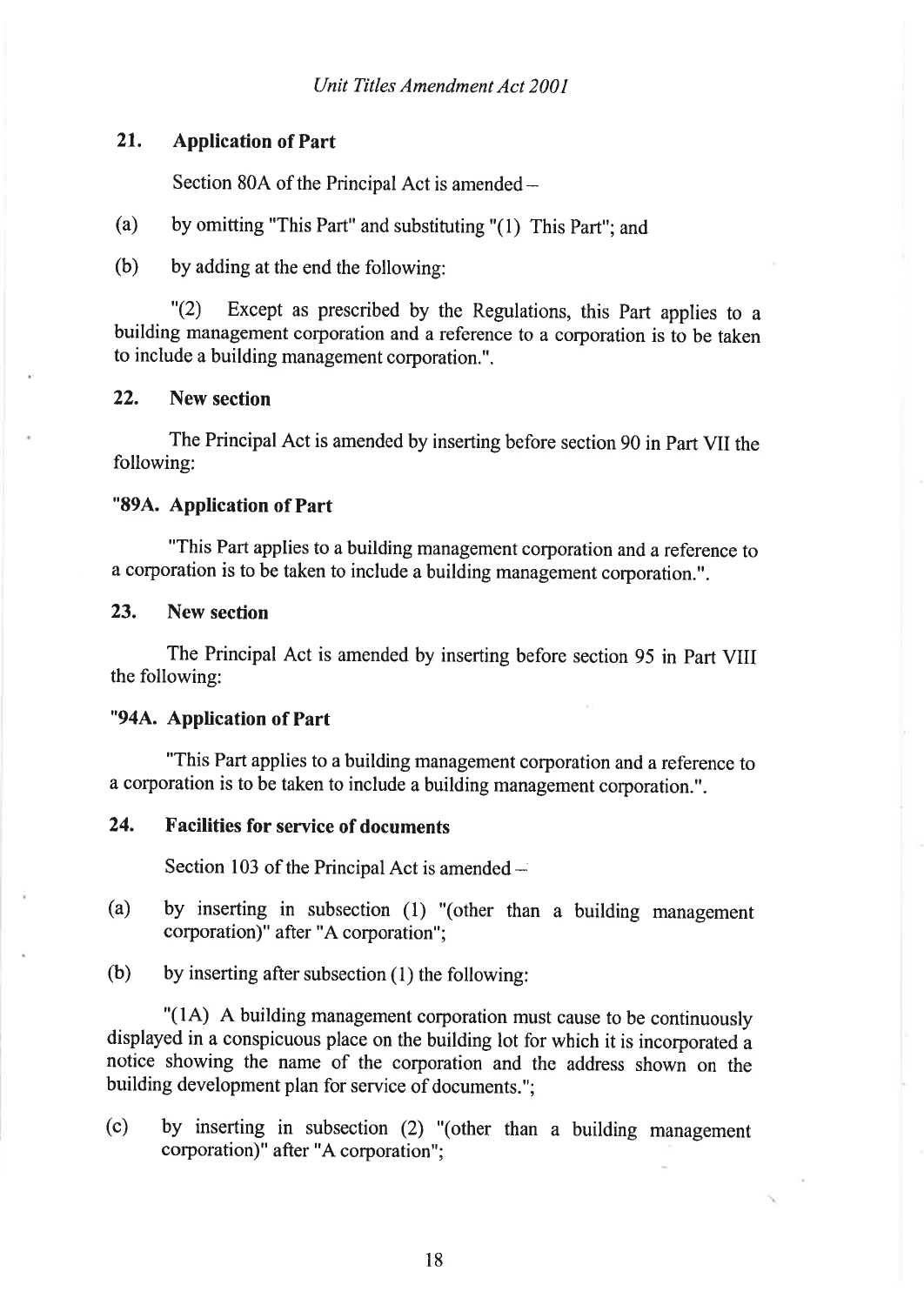- (d) by omitting from subsection (2) "Penalty for an offence against this section: \$400."; and section:  $$400."$ ; and
- (e) by inserting after subsection (2) the following:

"(3) A building management corporation must cause to be continuously available in a conspicuous and accessible place on the building lot a receptacle suitable for purposes for postal delivery, bearing the name of the corporation in clear and legible characters.

Penalty for an offence against this section: 20 penalty units.".

# 25. Service of documents

Section 104 of the Principal Act is amended -

- (a) by inserting in paragraph (a) "or,\_ if\_ the corporation is a building management corporation, shown on the building development plan" after "units plan";
- by inserting in paragraph (b) "or building lot" after "parcel"; and (b)
- by inserting in paragraph (b) "or  $(3)$ " after "103 $(2)$ ". (c)

#### Rates 26.

Section 108 of the Principal Act is amended -

- by omitting from paragraph (a) "separately; and" and substituting "separately;"; and (a)
- by inserting after paragraph (a) the following: (b)
	- "(b) a building lot under this Act is to be rated separately until it is subdivided into units; and".

### Further amendments  $27.$

The Principal Act is amended as set out in the Schedule.